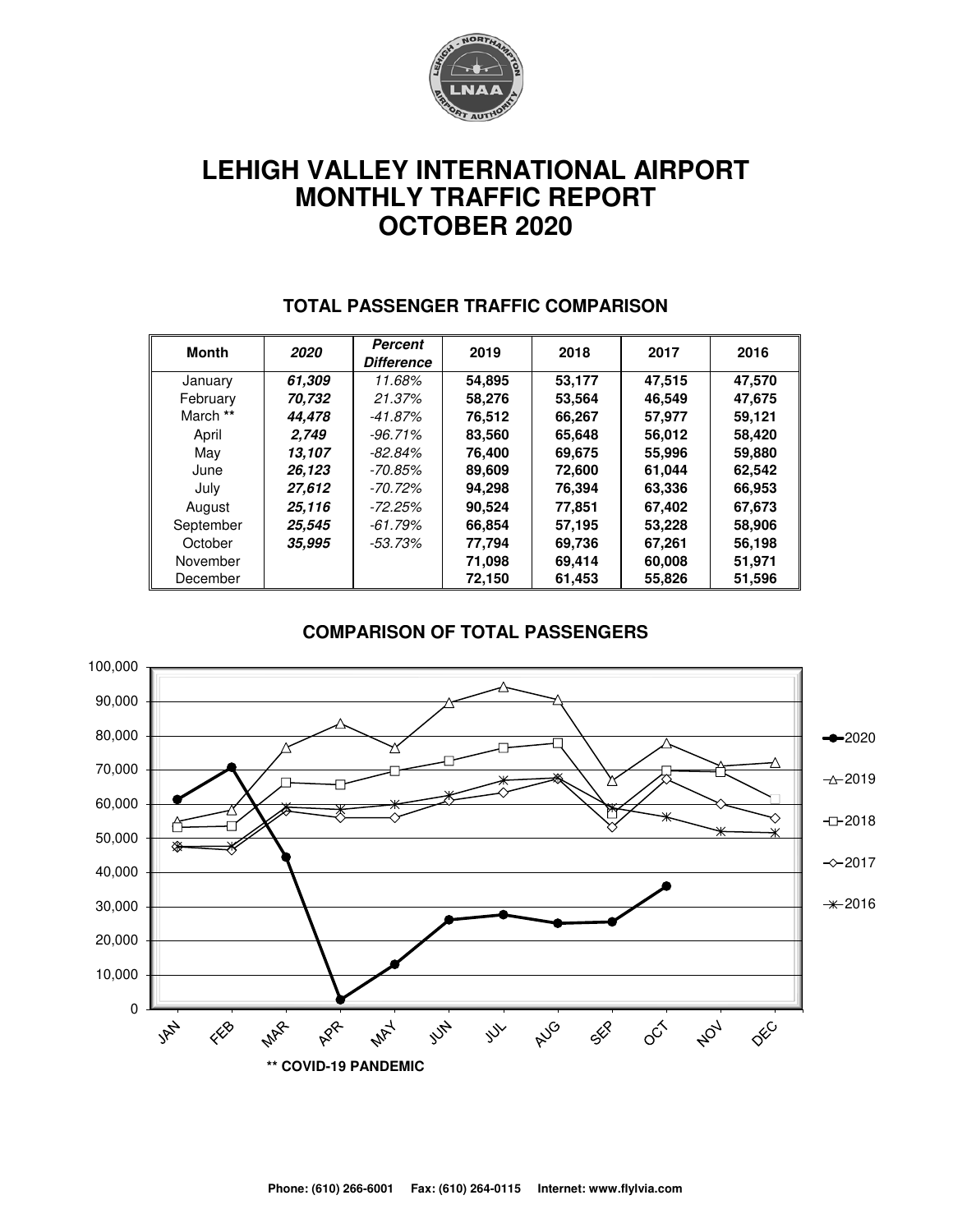#### **LEHIGH VALLEY INTERNATIONAL AIRPORT (ABE) MONTHLY TRAFFIC REPORT OCTOBER 2020**

|                                                                           |                                      | <b>OCTOBER</b>                       |                                   |                                           |                                         | YEAR-TO-DATE                            |                                       |                                     |
|---------------------------------------------------------------------------|--------------------------------------|--------------------------------------|-----------------------------------|-------------------------------------------|-----------------------------------------|-----------------------------------------|---------------------------------------|-------------------------------------|
|                                                                           | 2020                                 | 2019                                 | <b>Increase</b><br>(Decrease)     | <b>Percent</b><br><b>Difference</b>       | 2020                                    | 2019                                    | <b>Increase</b><br>(Decrease)         | <b>Percent</b><br><b>Difference</b> |
| <b>MAJOR AIRLINES:</b><br>Passengers<br>Enplaned<br>Deplaned<br>Sub-total | 0<br>0<br>0                          | 2,942<br>2,739<br>5,681              | (2,942)<br>(2,739)<br>(5,681)     | $-100.00\%$<br>$-100.00\%$<br>$-100.00\%$ | 5.713<br>5,781<br>11,494                | 26,218<br>24,852<br>51,070              | (20, 505)<br>(19,071)<br>(39, 576)    | $-78.21%$<br>$-76.74%$<br>$-77.49%$ |
| <b>REGIONAL AIRLINES:</b><br>Passengers<br>Enplaned<br>Deplaned           | 18,033<br>17,962                     | 36,374<br>35,739                     | (18, 341)<br>(17, 777)            | $-50.42%$<br>$-49.74%$                    | 160,613<br>160.659                      | 360,134<br>357,518                      | (199, 521)<br>(196, 859)              | $-55.40%$<br>$-55.06\%$             |
| Sub-total<br><b>TOTAL PASSENGERS</b>                                      | 35,995<br>35,995                     | 72,113<br>77,794                     | (36, 118)<br>(41, 799)            | $-50.09%$<br>$-53.73%$                    | 321,272<br>332,766                      | 717,652<br>768,722                      | (396, 380)<br>(435, 956)              | $-55.23%$<br>$-56.71%$              |
| CARGO:<br>Enplaned<br>Deplaned<br><b>TOTAL CARGO</b>                      | 8.079.247<br>8,343,174<br>16,422,421 | 7,147,724<br>7,048,416<br>14,196,140 | 931,523<br>1,294,758<br>2,226,281 | 13.03%<br>18.37%<br><b>15.68%</b>         | 82,903,271<br>90.164.435<br>173,067,706 | 78,287,908<br>67,409,121<br>145,697,029 | 4,615,363<br>22,755,314<br>27,370,677 | 5.90%<br>33.76%<br>18.79%           |
| <b>CUSTOMS:</b><br>Entries                                                | 6                                    | 17                                   | (11)                              | $-64.71%$                                 | 47                                      | 145                                     | (98)                                  | $-67.59%$                           |

### **MONTHLY AIRCRAFT ACTIVITY**

The FEDERAL AVIATION ADMINISTRATION AIR TRAFFIC CONTROL TOWER at LVIA recorded the following aircraft take-offs and landings for the month:

|                          | <b>OCTOBER</b> |       |                               |                                     | <b>YEAR-TO-DATE</b> |        |                               |                              |  |  |
|--------------------------|----------------|-------|-------------------------------|-------------------------------------|---------------------|--------|-------------------------------|------------------------------|--|--|
|                          | 2020           | 2019  | <b>Increase</b><br>(Decrease) | <b>Percent</b><br><b>Difference</b> | 2020                | 2019   | <b>Increase</b><br>(Decrease) | Percent<br><b>Difference</b> |  |  |
| Major Airlines           | 730            | 1.048 | (318)                         | $-30.34\%$                          | 7.279               | 9,465  | (2, 186)                      | $-23.10\%$                   |  |  |
| <b>Regional Airlines</b> | 490            | 878   | (388)                         | $-44.19\%$                          | 4,645               | 8,269  | (3,624)                       | $-43.83\%$                   |  |  |
| <b>General Aviation</b>  | 2,535          | 2,401 | 134                           | $5.58\%$                            | 22,117              | 24,080 | (1,963)                       | $-8.15\%$                    |  |  |
| Military                 | 72             | 42    | 30                            | 71.43%                              | 371                 | 412    | (41)                          | $-9.95\%$                    |  |  |
| Total Itinerant          | 3.827          | 4,369 | (542)                         | $-12.41\%$                          | 34,412              | 42,226 | (7, 814)                      | $-18.51%$                    |  |  |
| <b>Total Local</b>       | 1.625          | 3,358 | (1,733)                       | $-51.61%$                           | 19,649              | 31,731 | (12,082)                      | $-38.08\%$                   |  |  |
| <b>TOTAL OPERATIONS</b>  | 5.452          | 7,727 | (2, 275)                      | $-29.44%$                           | 54,061              | 73,957 | (19, 896)                     | $-26.90%$                    |  |  |